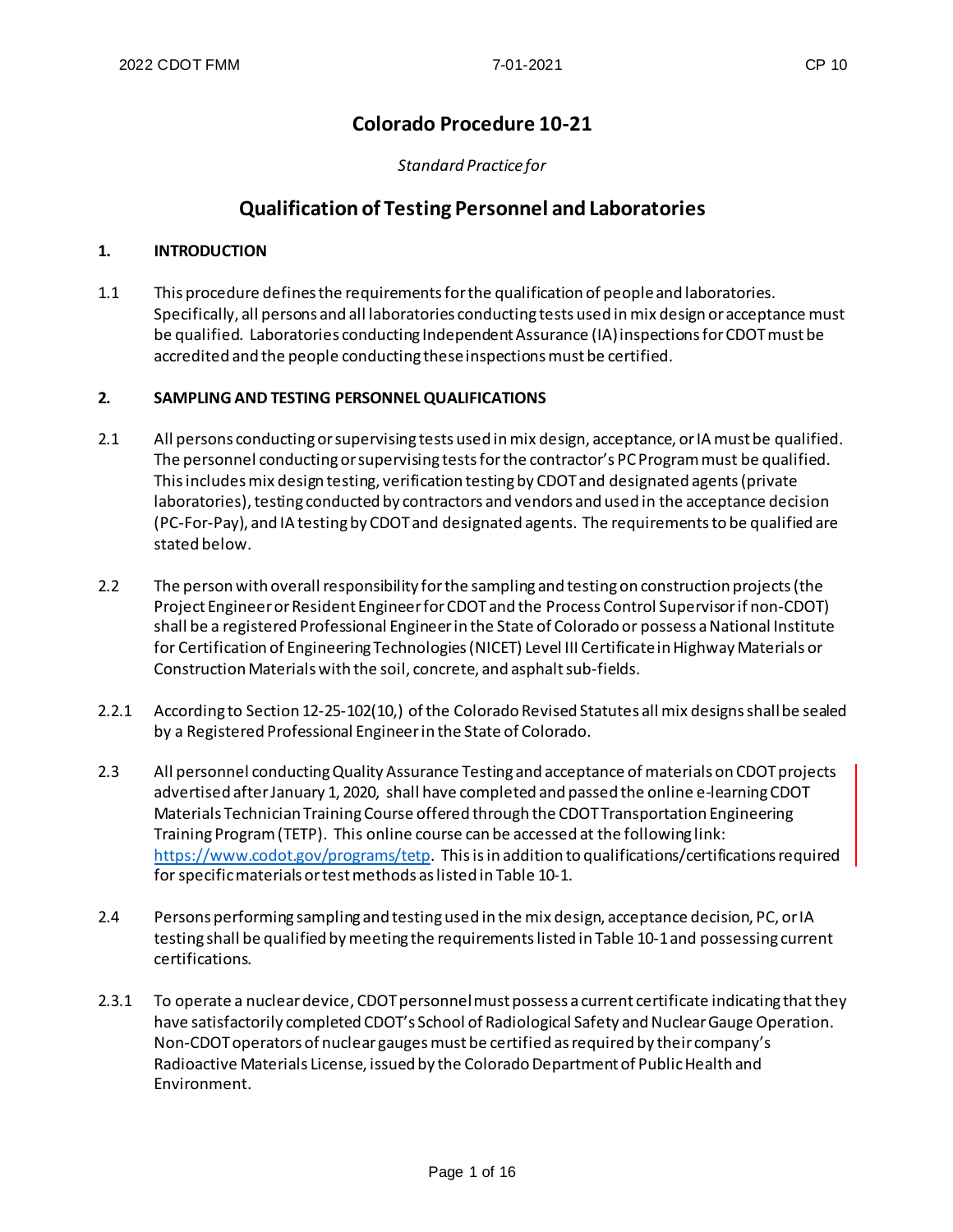- 2.4 *New Employees*: New employees not qualified per Subsection 2.3 may conduct acceptance tests under the direct, day-to-day, supervision of an employee that is qualified (per Subsection 2.3) to conduct those tests. The maximum period of supervised testing by any non-qualified employee for each item is indicated in Subsection 2.4.2. Additional conditions that must be met are listed in Subsection 2.4.1. Note that these provisions do not apply to nuclear testing.
- 2.4.1 *Qualified Supervisor*: The qualified supervisor shall train the new employee, if needed, and then confirm in writing that this employee is capable of performing the tests perthe standards. This written confirmation shall contain the following: identity and signature of the qualified supervisor, name and previous experience of the new employee, the time spent training the new employee, the tests for which the new employee is qualified, and the date the new employee will begin mix design or acceptance testing. The written confirmation shall be delivered to and approved by the Region Materials Engineer before the new employee performs mix design or acceptance tests. The qualified supervisor shall be present on the testing site at least once each day the new employee is conducting tests to closely oversee and check the work of the new employee. The qualified supervisor shall co-sign each test report and worksheet produced by the new employee. The close day-to-day supervision shall continue until the new employee is qualified by meeting the requirements of Subsection 2.3.
- 2.4.2 Time Limits for Acceptance Testing by Non-qualified New Employees:
- 2.4.2.1 *Soils Testing*: A maximum of 2 calendar months of continuous testing before qualification is required. Accumulation of time is not allowed.
- 2.4.2.2 *HMA Testing*: A maximum of two calendar months of continuous testing before qualification is required. Accumulation of time is not allowed. Inexperienced employees (less than one year of documented experience) performing testing on HMA shall complete the *Asphalt Construction PC/OA Technician Education* course provided by the Rocky Mountain Asphalt Education Center (RMAEC) (303-741-6148) before seeking certification.
- 2.4.2.3 *ConcreteTesting:* A maximum of six calendar months of continuous testing before qualification is required. Accumulation of time is not allowed.

### **3. LABORATORY QUALIFICATION PROGRAM**

- 3.1 The purpose of the Laboratory Qualification Program is to verify that laboratories conducting testing used in mix design or the acceptance decision are qualified. All laboratories conducting tests used in mix design or the acceptance decision must be qualified before the construction starts, of items requiring testing by that lab. Testing used in the acceptance decision includes verification testing by CDOT and designated agents of CDOT, plus PC testing by contractors and vendors.
- 3.2 All laboratories conducting testing used in mix design or the acceptance decision must meet the following requirements. CDOT and designated agent laboratories conducting verification testing, and contractors and vendors conducting PC testing used in the acceptance decision are included.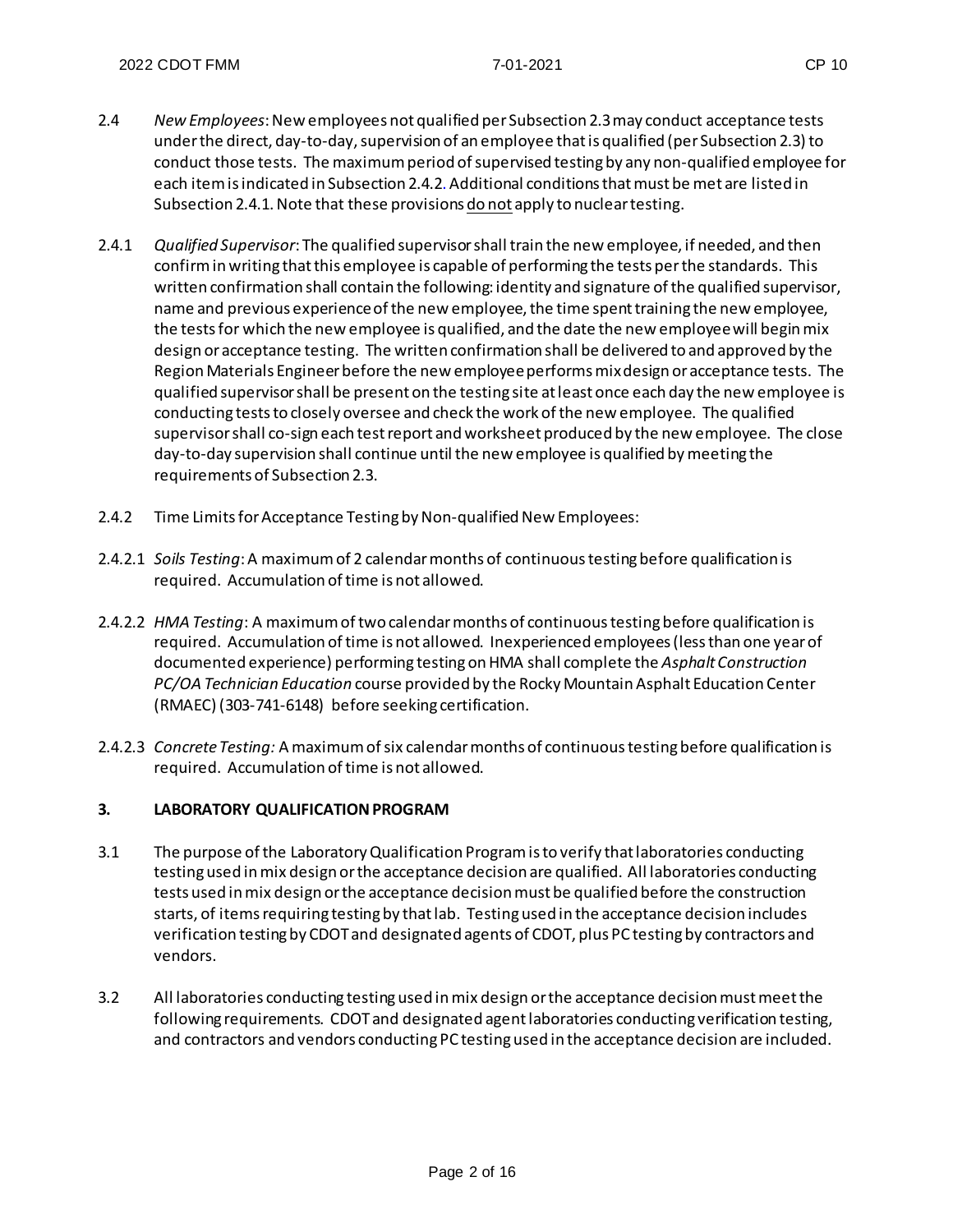#### 3.2.1 *Laboratory Inspections*:

- 3.2.1.1 *CDOT Laboratories*: The Region Materials Engineer or his designee shall conduct an inspection of each project laboratory before mix design or verification testing begins. The Central Laboratory may conduct random Field Laboratory inspections during project construction. The inspection shall be documented using the current *Field Lab & Personnel Qualification Checklist* and any supplemental lists deemed necessary. The RegionMaterials Engineer, his designee, or the Central Laboratory Inspection Coordinatorshall indicate on the checklist whether or not the laboratory is qualified. If the laboratory has been determined to not be qualified, the deficiencies will be corrected to the satisfaction of the Region Materials Engineer. Project construction involving items subject to mix design or verification testing shall not begin until the laboratory conducting these tests is determined to be qualified. The Resident Engineer, in cooperation with the Region Materials Engineer, shall be responsible for assuring that CDOT owned project testing equipment is acceptable for mix design or verification sampling and testing.
- 3.2.1.2 *Designated Agent Laboratories*: All designated agent laboratories shall be part of the AASHTO Accreditation Program (AAP) or Cement and Concrete Reference Laboratory (CCRL) in all of the tests performed. The Region Materials Engineer shall conduct or direct a designated representative to inspect each designated agent laboratory used in verification testing before testing begins. The Central Laboratory may conduct random Field Laboratory inspections during project construction. The inspection shall be documented using the current *Field Lab & Personnel Qualification Checklist* and any supplemental lists deemed necessary. The Region Materials Engineer, his designated representative, or the Central Laboratory Inspection Coordinatorshall indicate on the checklist whether or not the laboratory is qualified. If the laboratory is determined to not be qualified, the deficiencies will be corrected to the satisfaction of the Region Materials Engineer. Project construction involving items subject to verification testing shall not begin until the laboratory conducting these tests is determined to be qualified. A designated agent may not inspectthe qualification of itslaboratory. The laboratory shall participate in the CDOT round-robin program for the required tests and achieve a score of 3.0 or better. Scores below a 3.0 will require approved corrective action and possible retesting.
- 3.2.1.3 *Contractor and Vendor Laboratories*: The Region Materials Engineer or his designated representative may inspect each Contractor or vendor laboratory before PC testing used in the mix design or acceptance decision begins. If the inspection is performed it shall be documented using the current *Field Lab & Personnel Qualification Checklist* and any supplemental lists deemed necessary. The checklist shall indicate if the laboratory is qualified in all required tests. If the laboratory is determined to not be qualified, the deficiencies will be corrected to the satisfaction of the Region Materials Engineer. If the Contractor or vendor laboratory is used for mix design testing and is not AASHTO accredited, the laboratory shall participate in the CDOT round-robin program for the required tests and achieve a score of 3.0 or better. Scores below a 3.0 will require approved corrective action and possible retesting. Testing conducted before the laboratory is determined to be qualified may not be used in the acceptance decision. Contractor or vendor laboratories used in PC-for-Pay projects shall be qualified perthis subsection.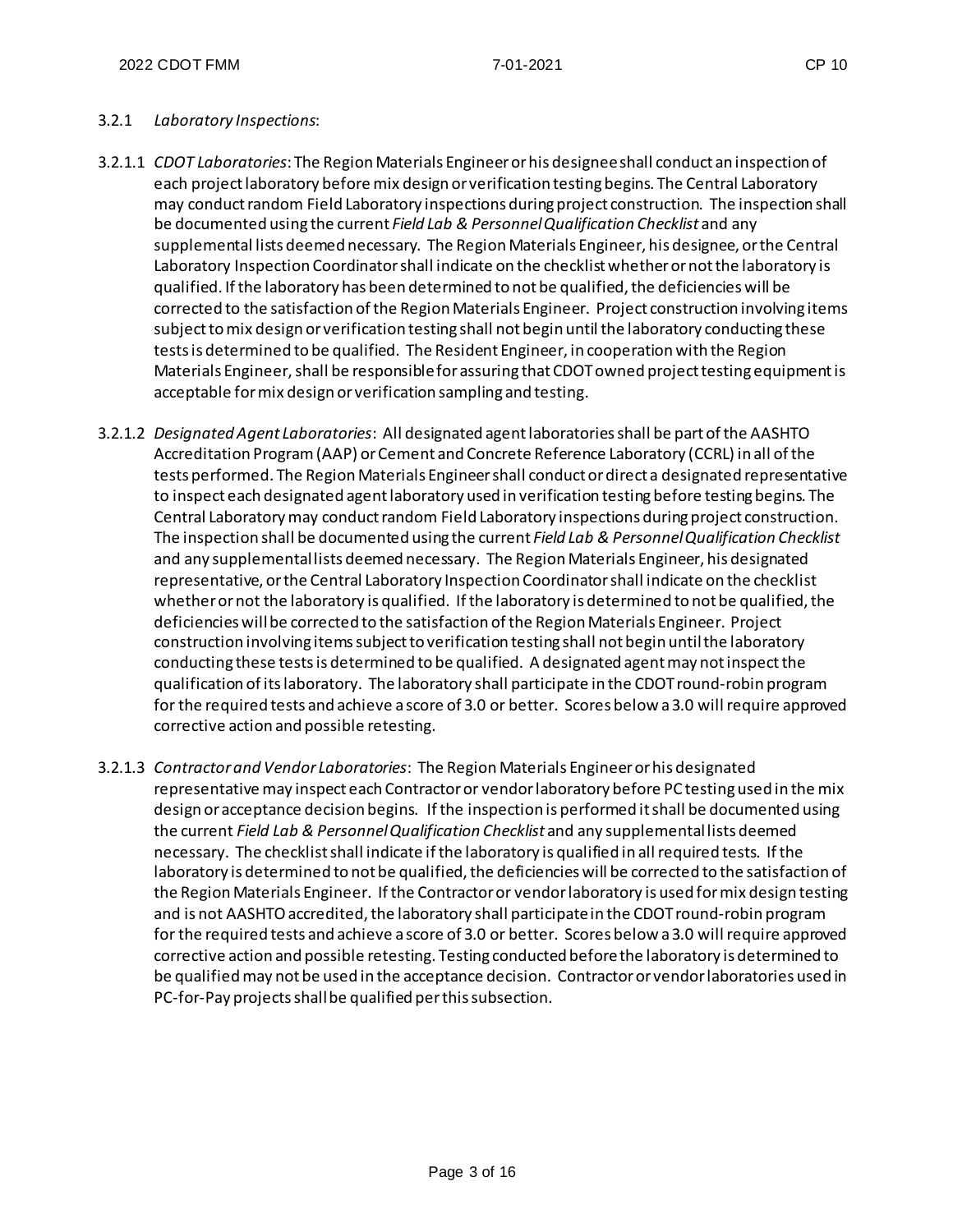- 3.2.2 *Calibration Checks*: All laboratories performing mix design, verification testing, or PC testing used in acceptance shall conduct calibration checks at the minimum frequencies required by the test procedure, equipment operating guides, or Calibration Schedule included in the Field Materials Manual'sInspections (Central -> Region) Chapter. The results of these calibration checks shall be documented on the appropriate forms and retained for seven years. The calibration check documentation shall be made available to the Region Materials Engineer or the Project Engineer upon request.
- 3.2.3 *Lab Personnel Qualifications*: All laboratories performing mix design, verification testing, or PC testing used in the acceptance decision shall maintain documentation of the qualification of all laboratory personnel. This documentation shall indicate that all laboratory personnel is qualified for all the tests they conduct. This documentation shallbe current and available at all times for review by the Project Engineer and the Region Materials Engineer.
- 3.3 If the laboratory performing the mix design, verification testing, or PC used in the acceptance decision is AASHTO accredited in the tests performed, it may be exempted from the above requirements for inspection and calibration checks.

### **4. INDEPENDENT ASSURANCE (IA) LABORATORY REQUIREMENTS**

- 4.1 The CDOT Central Laboratory, the Region Materials Laboratories, and designated agent laboratories conducting Independent Assurance (IA) inspections and testing shall conform to the following requirements.
- 4.1.1 *Central Lab and Designated Agents*: The CDOT Central Lab and designated agents conducting IA testing shall be AASHTO accredited perthe requirements of Section 5.
- 4.1.2 *Region Materials Labs:*An inspection of each Region Materials Laboratory shall be made annually by personnel from the Central Materials Laboratory, as per Subsection 9.2.1.2 of the QA Procedures Chapter. Equipment Verification Checks will be made on equipment used for IA testing including ovens, scales, and balances.
- 4.1.3 All laboratories performing IA testing shall conduct equipment verification checks per AASHTO Accreditation Program (AAP) on all equipment used in IA testing during that period. The results of those checks shall be documented perAASHTO Accreditation Program on the appropriate forms and retained for seven years.

### **5. ACCREDITATION**

- 5.1 *CDOT Central Laboratory and Designated Agent Inspection*: The CDOT Central Lab and designated agents conducting IA testing for CDOT will be inspected periodically by the AASHTO Accreditation Program (AAP and/or CCRL) and will maintain accreditation by the AASHTO Accreditation Program.
- 5.1.1 The test procedures covered by the designated agent accreditation shall include all IA tests that the designated agent will conduct or observe for CDOT.
- 5.1.2 AASHTO Accreditation Program (AAP) and Cement and Concrete Reference Laboratory (CCRL) Inspection Reports: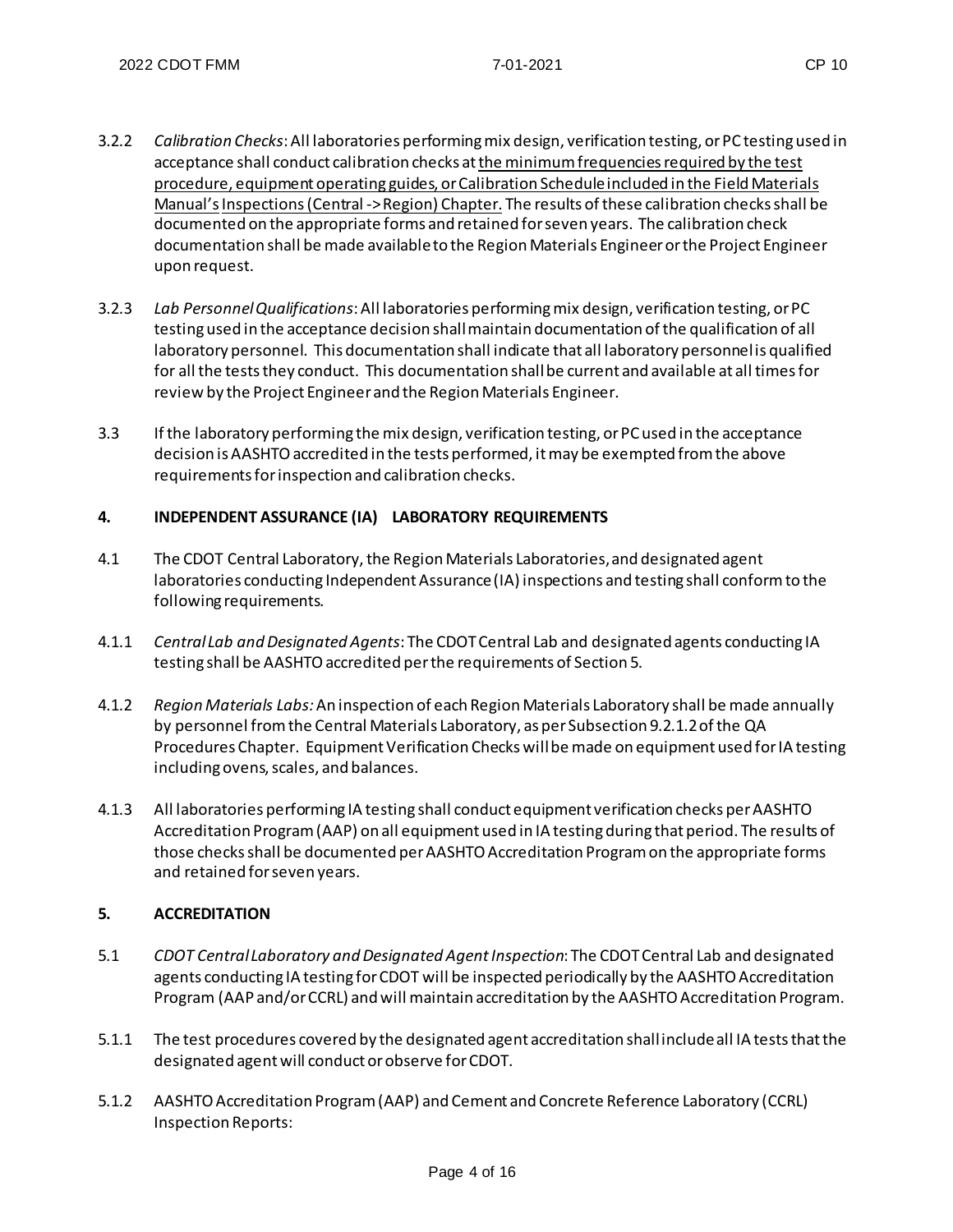- 5.1.2.1 All AAP and CCRL inspection reports from inspections conducted on the Central Materials Laboratory will be retained and made available to the FHWA upon request.
- 5.1.2.2 All AAP and CCRL inspection reports from inspections conducted on designated agents that conduct IA testing for CDOT will be retained and made available to CDOT upon request.
- 5.1.3 Deficiencies Identified in AAP or CCRL Inspection Reports:
- 5.1.3.1 Deficiencies indicated in the AAP or CCRL inspection reports for inspections conducted on the CDOT Central Materials Laboratory or designated agents conducting IA testing for CDOT will be corrected at the earliest opportunity and documentation of the corrective action sent to AAP or CCRL.
- 5.1.4 Proficiency Samples Ratings:
- 5.1.4.1 CDOT Central Laboratory or designated agent laboratory AASHTO Proficiency Samples with a rating of less than 3 (2 Standard Deviations) will be investigated to determine the cause of the low ratings and corrective action taken to prevent future occurrences. These corrections will be reported, in writing, to AAP or CCRL within 60 days of the receipt of the deficient rating.
- 5.2 Local Agencies shall have IA inspections conducted by an AASHTO-accredited laboratory perthe conditions of Subsection 7.4 of the Quality Assurance Procedures Chapter of the Field Material Manual (FMM). The local agency must confirm that the Accredited Laboratory meets all appropriate criteria.
- **6. INSTRUCTIONS FOR USE OF THE – FIELD LAB & PERSONNEL QUALIFICATION CHECKLIST GENERAL**
- 6.1 Lab Cleanliness & Housekeeping The field-testing lab is generally clean and organized to the point where it will not affect test results.
- 6.2 Equipment Cleanliness & Functionality The field-testing equipment is clean and in good working order, with no broken or partially repaired parts that would have a detrimental effect on the test results.
- 6.3 Calibration Checks & Personnel Qualification Documentation of the calibration checks must be readily available in the field-testing lab, being both complete and up-to-date. This includes calibration checks of scales, ovens, water baths (concrete & bulk), and thermometers. Equipment verification such as sieve examinations, measurements of air meters, slump cones, cylinder molds, and beammolds, etc. should also be documented. The qualifications of each person in the lab who conduct the tests are documented, being both current and available.
- 6.4 Scales, Accurate & Level Verify scales have been checked with a reference weight perAASHTO M 231 and are level on the testing face.
- 6.5 Ovens, Accurate Temperatures (140°, 230°, 275°, & 300°F) Verify that oven thermostats are maintaining the temperature of the 140°F ± 5° (60°C ± 2.8°) oven, 230°F ± 9° (110°C ± 5°) oven, 275°F  $\pm$  5° (135°C  $\pm$  2.8°) oven, and the 300°F  $\pm$  5° (149°C  $\pm$  2.8°) oven.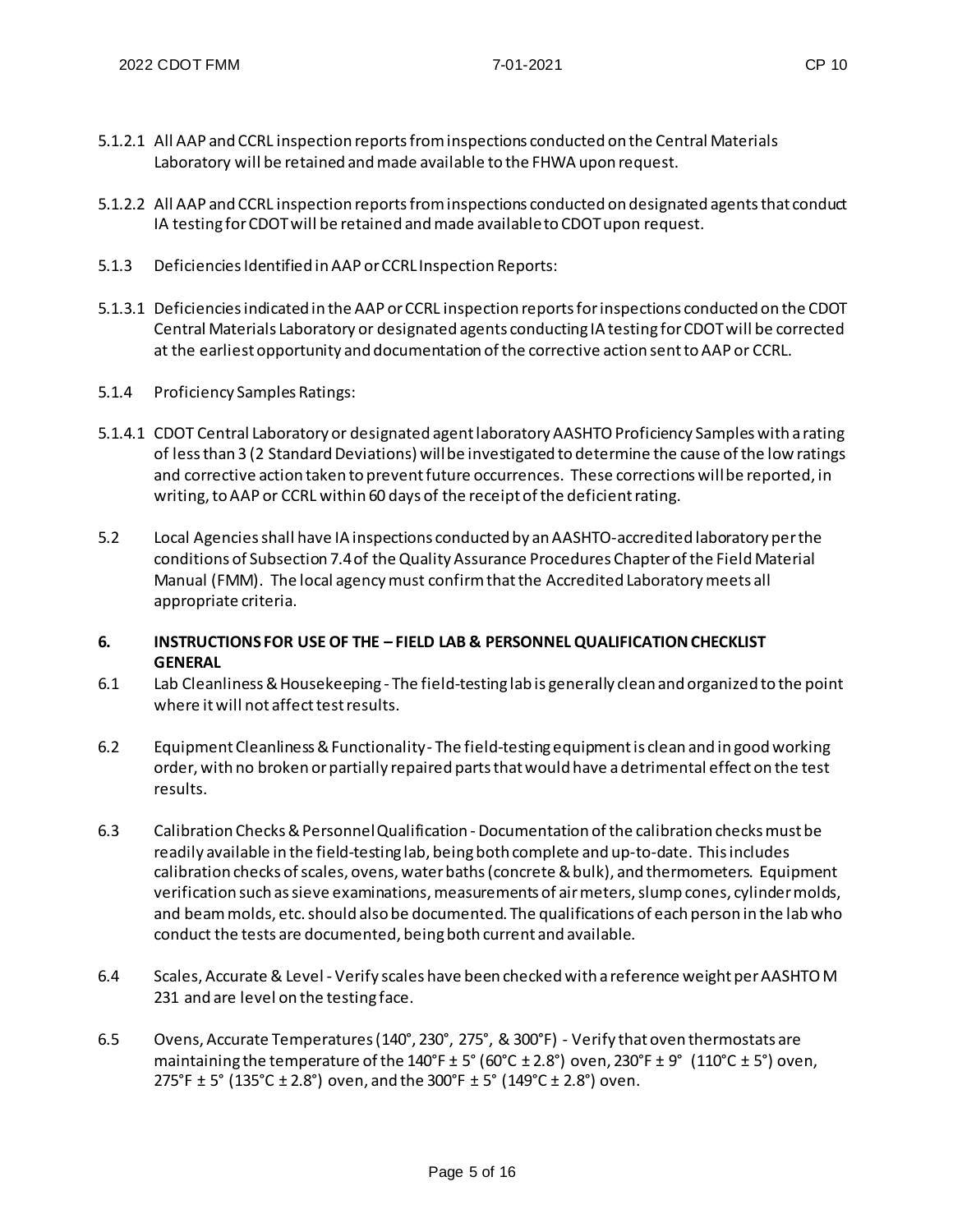- 6.6 Thermometer(s) Accurate Conforming to the requirements of ASTM. The thermometers shall be capable of reading 77°F by 0.2°F (25°C by 0.1°C), 140°F by 0.2°F (60°C by 0.1°C), 230°F by 1°F (110°C by 0.5°C), 275°F by 2°F (135°C by 1°C), and 300°F by 2°F (149°C by 1°C).
- 6.7 Sieves In good condition, and checked with a certified comparator. Sieves conform to ASTME 11 and have been checked with a certified comparator perASTM E 11. Verify that there are no visible holes, dents, wire marks, etc. in the sieves or any sagging of the sieve.
- 6.8 Current and Updated CDOT Materials Forms. CDOT Owner Acceptance Sampling Checklist (SM Report 250) and Final Materials Documentation and Checklist, IA Summary Report (SM Report 473) are filled out and complete as of the date of the inspection.
- 6.9 Equipment and Lab Facilitiessupplied by the Contractor meet the M Standards (M-620-11 or M-620-12) or the specification for the project for which the lab is being supplied. If the Contractor has proposed establishing a project field laboratory within a fixed building, the Contractor shall first provide a proposed floor plan layout of the laboratory space to the Project Engineer and Region Materials Engineer for review and approval. The proposed lab space shall be at least the same overall size, have roughly the same dimensions, and have the same general layout and useable workspace as the specified laboratory space as shown in the M Standards. If the plan layout is approved by the Project Engineer and the Region Materials Engineer, but the building space requires modification to accommodate the proposed lab space, the Contractor shall obtain all required building permits and pass all inspections required for the modifications. Modifications may include, but are not limited to; removal, modification to, or construction of walls, changes to electrical wiring/loading, changes to plumbing, including drains, venting for ovens, providing for nuclear gauge storage/isolation, etc.
- 6.10 Aggregate splitter complies with ASTM C 702 for the correct number of openings and the size of openings. Splitter does not have visible signs of excessive wear, i.e., splitter openings broken, dented, welds detached, etc.
- 6.11 Shaker Sieving Adequacy Test Performed. Verify the correct aggregate sieving time by running the sieving adequacy test defined in CP 31, ASTM C 136, and AASHTO T 27. Verify that the sieve shaker can hold an entire set of sieves, (10 + catch pan).

### **CONCRETE**

- 6.12 Curing tanks for concrete cylinders and beams contain lime-water at the correct temperature, 73.5°F ± 3.5° perASTM C 31. Verify the recording thermometer is present and is correct perASTM C 31.
- 6.13 Verify that all Concrete Testing Equipment meets the appropriate requirements: Air meter (ASTM C 231), Slump Cone (ASTM C 143), Unit Weight (ASTM C 138), Cylinder Molds (ASTM C 31), and Beam Molds (ASTMC 78).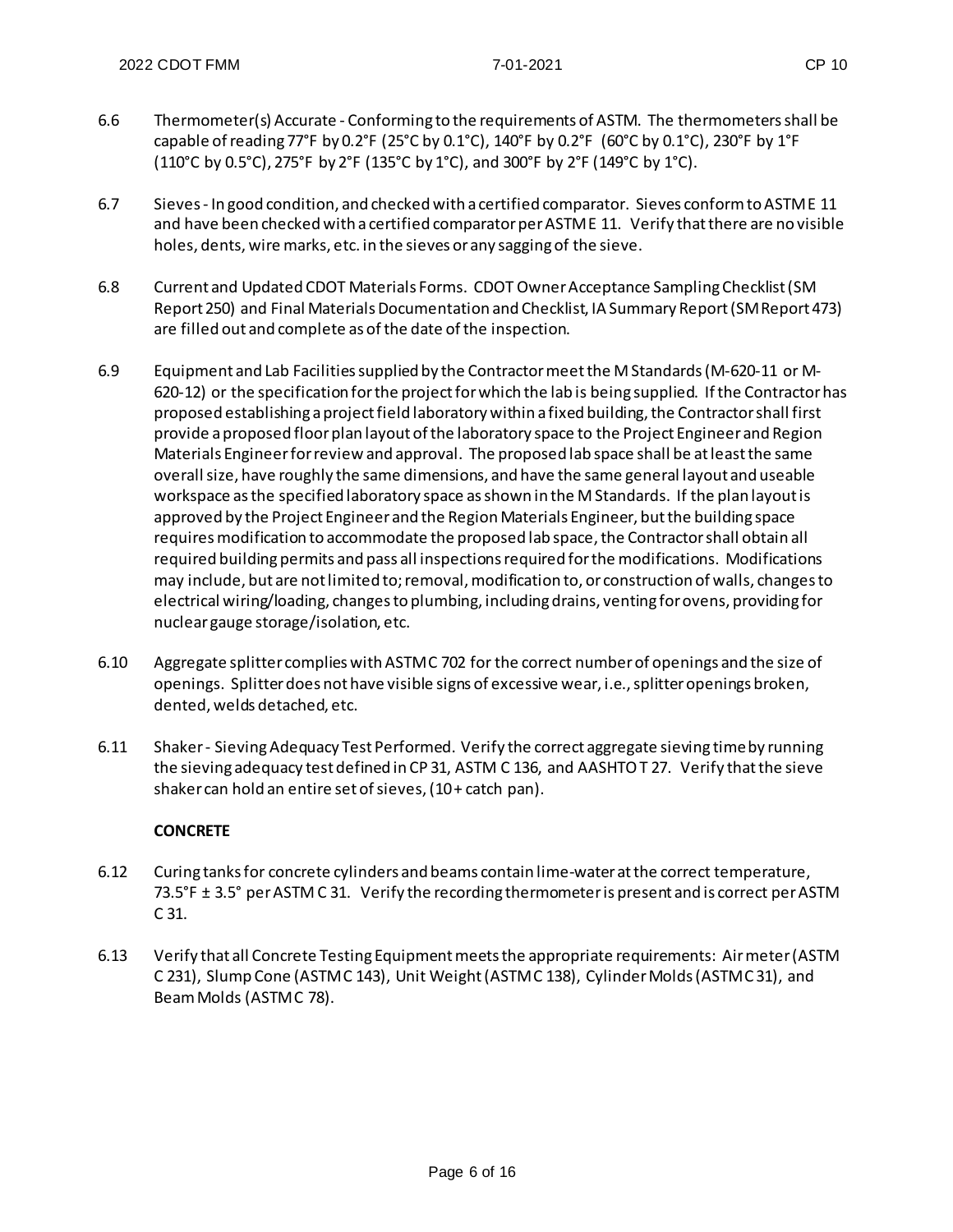6.14 Verify that the Concrete Compression Machine has been calibrated for concrete cylinders, ASTM C 39, and for beams (if tested), ASTM C 78, and has a current (yearly) certified calibration sticker on the machine. Verify that the neoprene pads meet ASTM C 1231 and have been checked for wear and logged for the number of breaks on each pair of pads (maximum of 100 uses per pad). Verify the loading rate of the Concrete Compression Machine and that it meets the ASTM C 39. Verify that calibration records for the Concrete Compression Machine are available and up to date per ASTM E 4.

## **ASPHALT**

- 6.15 Verify that a square splitting pan and square-sided scoop are being used for asphalt sampling and splitting perCP 55.
- 6.16 Verify that CP 51 is being followed for determination of Maximum Specific Gravity (Rice). Verify that manometer is free of air bubbles, vacuum pump oil is free of water, desiccating crystals are free of moisture, flasks have been calibrated per CP 51 and "D" weights have been logged. Verify that vacuum pump pressure can be maintained at 28 ± 2 mm of mercury.
- 6.17 Verify that CP 44 is being followed for the determination of Bulk Specific Gravity. The bulk tank is at the correct temperature,  $77^{\circ}F \pm 1.8^{\circ}$  (25°C  $\pm$  1°). The suspension line is of the smallest possible diameter at the water surface (and there are no knotsin the suspension lineat the surface).

### **NUCLEAR**

6.18 Verify that nuclear gauges are stored and secured properly as required by the Radioactive Materials License. Verify that the Caution Radioactive Materials placard, the Notice to Employees document, and the Nuclear Incident Procedure sheet (filled out with responsible individual(s) names and phone numbers) are posted correctly. That the daily gauge logs are filled out and current, and the Moisture / Density Gauge has been calibrated as specified. Consultant M/D Gauges have been certifiedwithin the last 12 months and CDOT M/D Gauges have been calibrated within the last 24 months. Verify that Statistical Stability and Drift tests have been run before the start of the project and whenever requested by the Project Engineer.

### **SOILS**

**6.19** Verify that soils and base course equipment meet the corresponding AASHTO requirements and that the correct hammers and molds, designated in AASHTO T 99 and T 180, are used. Verify that the atterberg limit equipment is calibrated properly and is within specification per AASHTO T 89 and T 99. Verify that the #4 riddle meets the AASHTO E 11 standards by using a comparator, micrometer, or other calibrated measuring device. Verify thatthe compaction base is of sufficient mass (> 90 kg) and that a suitable area for compaction is available perAASHTO T 99 and T 180.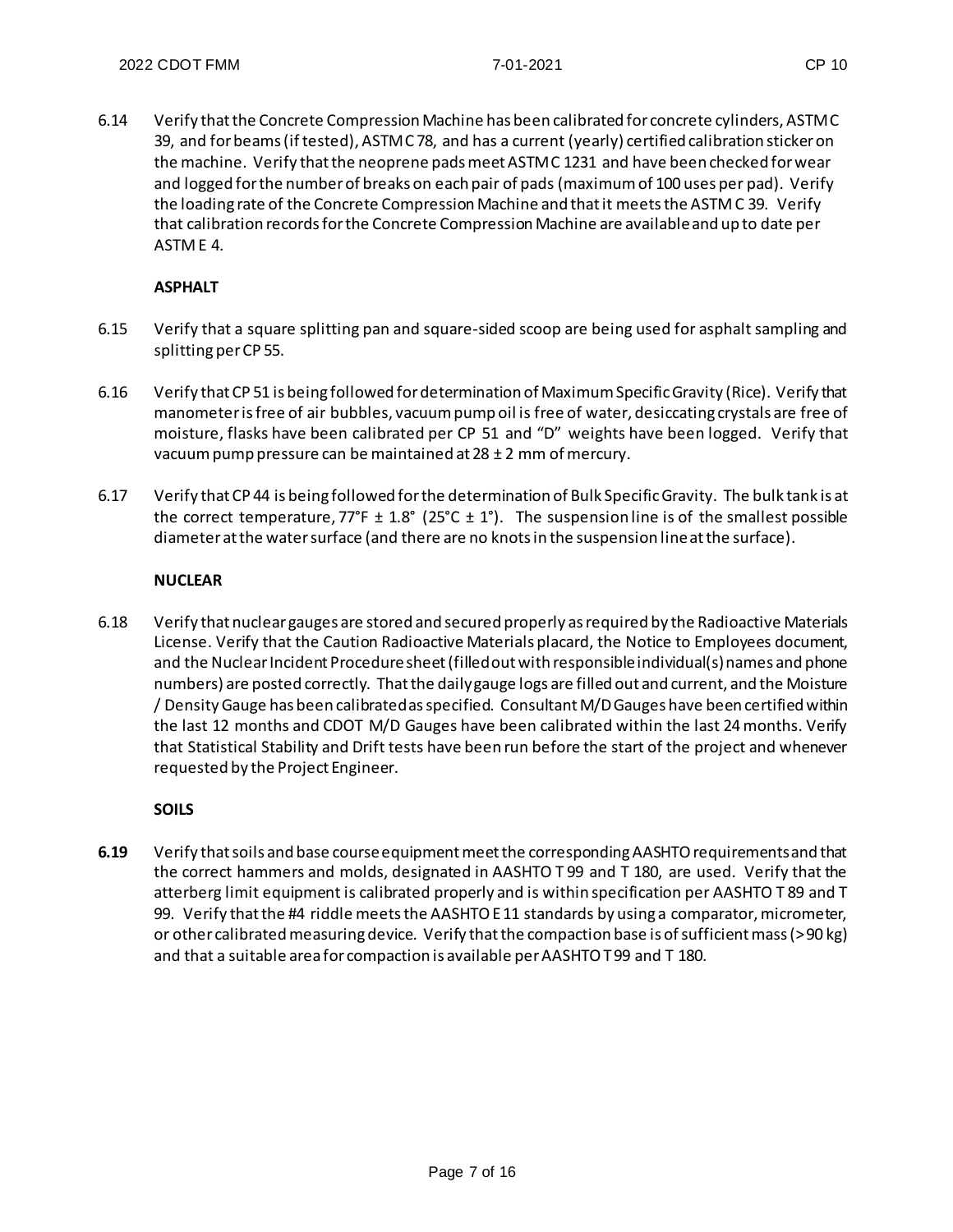| <b>AASTHO Test Designation</b> | <b>ASTM Test Designation</b> | <b>CDOT Test Designation</b> | <b>Test Description</b>                                                                                             | Concrete Testing Technician (SCC)<br>ACI Concrete Field Testing Technician<br>Grade I (FG)  - Self-Consolidating | ACI Aggregate Testing Technician - Level<br>1 (1) - Level 2 (2) | ACI Concrete Lab. Testing Tech. Grade I<br>(G) - Level 1 (L) - Both (B) | ACI Concrete Lab. Testing<br>(G) - Level 2 (L) – Both (B)<br>Tech. Grade | ACI Concrete Strength Testing<br>Technician | ACI Agg. Base Testing Technician | WAQTC Embankment & Base<br>Inspector<br>Excavation & Embankment - Soils | LABCATLevel A | LABCAT Level B | LABCAT Level C | LABCAT Level E | SiteManager Materials (SMM) / (LIMS) |
|--------------------------------|------------------------------|------------------------------|---------------------------------------------------------------------------------------------------------------------|------------------------------------------------------------------------------------------------------------------|-----------------------------------------------------------------|-------------------------------------------------------------------------|--------------------------------------------------------------------------|---------------------------------------------|----------------------------------|-------------------------------------------------------------------------|---------------|----------------|----------------|----------------|--------------------------------------|
| T <sub>2</sub>                 | D 75                         | CP 30                        | Sampling Aggregates                                                                                                 |                                                                                                                  | 1                                                               | В                                                                       |                                                                          |                                             | X                                |                                                                         | X             |                |                | X              |                                      |
| T 84                           | C <sub>128</sub>             | <b>CPL</b><br>4102           | Specific Gravity and<br>Absorption of Fine Aggregate                                                                |                                                                                                                  | $\mathbf{1}$                                                    | В                                                                       |                                                                          |                                             |                                  |                                                                         |               |                |                | X              |                                      |
| T 85                           | C <sub>127</sub>             |                              | Specific Gravity and<br>Absorption of Coarse<br>Aggregate                                                           |                                                                                                                  | 1                                                               | В                                                                       |                                                                          |                                             |                                  | X                                                                       |               |                |                | X              |                                      |
| T 11                           | C <sub>117</sub>             | CP 31                        | Materials Finer Than 75-um<br>(No. 200) Sieve in Mineral<br>Aggregates by Washing                                   |                                                                                                                  | 1                                                               | В                                                                       |                                                                          |                                             |                                  |                                                                         |               | X              |                |                |                                      |
| T 248                          | C 702                        | CP 32                        | Reducing Samples of<br>Aggregate to Testing Size                                                                    |                                                                                                                  | $\mathbf{1}$                                                    | B                                                                       |                                                                          |                                             | $\pmb{\mathsf{x}}$               |                                                                         |               | X              |                |                |                                      |
| T 255                          | C 566                        |                              | <b>Total Moisture Content of</b><br>Aggregate by Drying                                                             |                                                                                                                  | $\mathbf{1}$                                                    | В                                                                       |                                                                          |                                             |                                  | X                                                                       |               |                |                |                |                                      |
| T 27                           | C136                         | CP 31                        | Sieve Analysis of Fine and<br>Coarse Aggregates                                                                     |                                                                                                                  | $\mathbf{1}$                                                    | В                                                                       |                                                                          |                                             |                                  |                                                                         |               | X              |                |                |                                      |
| T 112                          | C 142                        |                              | Clay Lumps and Friable<br>Particles in Aggregate                                                                    |                                                                                                                  | $\mathbf{2}$                                                    |                                                                         | G                                                                        |                                             |                                  |                                                                         |               |                |                | X              |                                      |
| T 96                           | C131                         |                              | Resistance to Degradation of<br>Small-Size Coarse Aggregate<br>by Abrasion and Impactin<br>the Los Angeles Machine  |                                                                                                                  | $\mathbf{2}$                                                    |                                                                         | G                                                                        |                                             |                                  |                                                                         |               |                |                | X              |                                      |
|                                | C 535                        |                              | Resistance to Degradation of<br>Large-Size Coarse Aggregate<br>by Abrasion and Impactin<br>the Los Angeles Machine  |                                                                                                                  | $\mathbf{2}$                                                    |                                                                         | G                                                                        |                                             |                                  |                                                                         |               |                |                |                |                                      |
| T 176                          |                              | <b>CP 37</b>                 | Plastic Fines in Graded<br>Aggregates and Soils by Use<br>of the Sand Equivalent Test                               |                                                                                                                  | $\overline{2}$                                                  |                                                                         |                                                                          |                                             |                                  |                                                                         |               |                |                | X              |                                      |
| T 304                          |                              |                              | Un-compacted Void Content<br>of Fine Aggregate                                                                      |                                                                                                                  | $\overline{2}$                                                  |                                                                         |                                                                          |                                             |                                  |                                                                         |               |                |                | X              |                                      |
| TP 61                          | D5821                        | CP 45                        | Determining the Percentage<br>of Fractured Particles in<br>Coarse Aggregate                                         |                                                                                                                  | 1 or 2                                                          |                                                                         |                                                                          |                                             |                                  |                                                                         |               |                |                | X              |                                      |
| T 104                          |                              |                              | The soundness of Aggregates<br>by Freezing and Thawing                                                              |                                                                                                                  | $\mathbf{2}$                                                    |                                                                         |                                                                          |                                             |                                  |                                                                         |               |                |                | x              |                                      |
|                                | D4791                        |                              | Flat Particles, Elongated<br>Particles, or Flat and<br>Elongated Particles in Coarse<br>Aggregate                   |                                                                                                                  | $\mathbf{2}$                                                    |                                                                         |                                                                          |                                             |                                  |                                                                         |               |                |                | X              |                                      |
| T 327                          |                              |                              | Resistance of Coarse<br>Aggregate to Degradation by<br>Abrasion in the Micro-Deval<br>Apparatus                     |                                                                                                                  |                                                                 |                                                                         |                                                                          |                                             |                                  |                                                                         |               |                |                | X              |                                      |
| T 166                          |                              | <b>CP 44</b>                 | <b>Bulk Specific Gravity of</b><br>Compacted Bituminous<br>Mixtures Using Saturated<br><b>Surface-Dry Specimens</b> |                                                                                                                  |                                                                 |                                                                         |                                                                          |                                             |                                  |                                                                         |               | X              |                |                |                                      |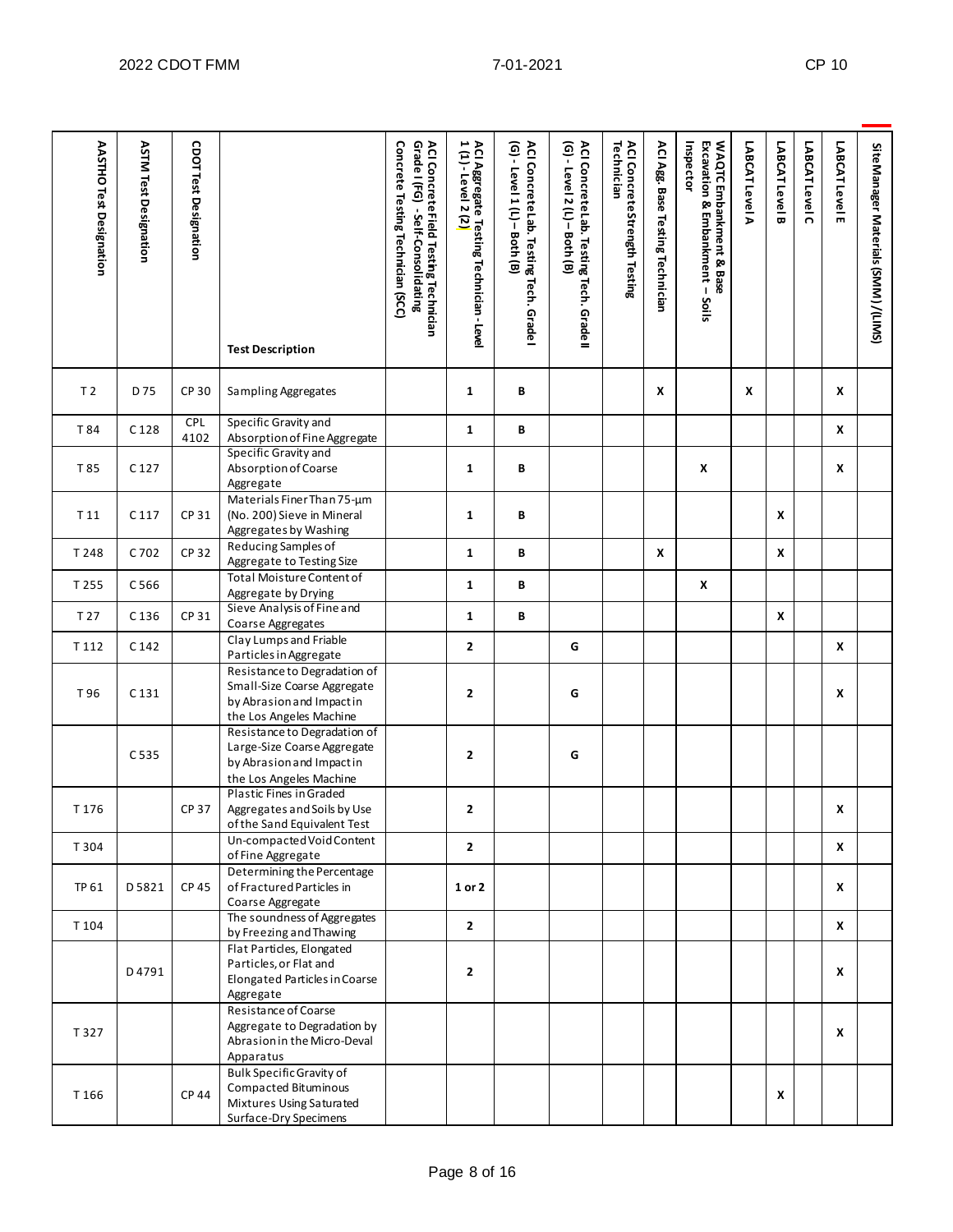| <b>AASTHO Test Designation</b> | <b>ASTM Test Designation</b>                                                                    | <b>CDOT Test Designation</b>    | <b>Test Description</b>                                                                 | Concrete Testing Technician (SCC)<br>ACI Concrete Field Testing Technician<br>Grade I (FG)  - Self-Consolidating | ACI Aggregate Testing Technician - Level<br>1 (1) - Level 2 (2 <mark>)</mark> | ACI Concrete Lab. Testing Tech. Grade I<br>(G) - Level 1 (L) - Both (B) | ACI Concrete Lab. Testing Tech. Grade II<br>(G) - Level 2 (L) - Both (B) | ACI Concrete Strength Testing<br>Technician | ACI Agg. Base Testing Technician | WAQTC Embankment & Base<br>Excavation & Embankment - Soils<br>Inspector | LABCAT Level A     | LABCAT Level B | LABCAT Level C | LABCAT Level E | SiteManager Materials (SMM) /(LIMS) |
|--------------------------------|-------------------------------------------------------------------------------------------------|---------------------------------|-----------------------------------------------------------------------------------------|------------------------------------------------------------------------------------------------------------------|-------------------------------------------------------------------------------|-------------------------------------------------------------------------|--------------------------------------------------------------------------|---------------------------------------------|----------------------------------|-------------------------------------------------------------------------|--------------------|----------------|----------------|----------------|-------------------------------------|
| T <sub>209</sub>               |                                                                                                 | CP 51                           | Theoretical Maximum<br>Specific Gravity and Density<br>of Bituminous Paving<br>Mixtures |                                                                                                                  |                                                                               |                                                                         |                                                                          |                                             |                                  |                                                                         |                    | x              |                |                |                                     |
|                                | In-Place Density of<br>Bituminous Mixes Using the<br>CP 81<br>Nuclear Moisture-Density<br>Gauge |                                 |                                                                                         |                                                                                                                  |                                                                               |                                                                         |                                                                          |                                             |                                  | X                                                                       |                    |                |                |                |                                     |
|                                | D 3665                                                                                          | CP 75                           | Random sampling                                                                         |                                                                                                                  |                                                                               |                                                                         |                                                                          |                                             |                                  |                                                                         | $\pmb{\mathsf{x}}$ |                |                |                |                                     |
| T168                           |                                                                                                 | CP 41                           | Sampling Hot Mix Asphalt                                                                |                                                                                                                  |                                                                               |                                                                         |                                                                          |                                             |                                  |                                                                         | $\pmb{\chi}$       |                |                |                |                                     |
|                                | T248<br>CP 55<br>Splitting Hot Mix Asphalt                                                      |                                 |                                                                                         |                                                                                                                  |                                                                               |                                                                         |                                                                          |                                             |                                  | $\overline{\mathbf{x}}$                                                 |                    |                |                |                |                                     |
| T287                           | Asphalt Content by Nuclear<br><b>CP 85</b><br>Method                                            |                                 |                                                                                         |                                                                                                                  |                                                                               |                                                                         |                                                                          |                                             |                                  |                                                                         | X                  |                |                |                |                                     |
| T308                           | Asphalt Content by Ignition<br>CPL<br>5120<br>Method                                            |                                 |                                                                                         |                                                                                                                  |                                                                               |                                                                         |                                                                          |                                             |                                  |                                                                         | X                  |                |                |                |                                     |
| T312                           |                                                                                                 | Superpave Gyratory<br>Compactor |                                                                                         |                                                                                                                  |                                                                               |                                                                         |                                                                          |                                             |                                  |                                                                         |                    |                | X              |                |                                     |
| T <sub>246</sub>               |                                                                                                 | CPL<br>5106                     | <b>Hveem Stability</b>                                                                  |                                                                                                                  |                                                                               |                                                                         |                                                                          |                                             |                                  |                                                                         |                    |                | x              |                |                                     |
| T283                           |                                                                                                 | CPL<br>5109                     | Resistance to Moisture<br><b>Induced Damage</b>                                         |                                                                                                                  |                                                                               |                                                                         |                                                                          |                                             |                                  |                                                                         |                    |                | X              |                |                                     |
|                                | C1231                                                                                           |                                 | <b>Unbonded Caps for Concrete</b><br>Cylinders                                          |                                                                                                                  |                                                                               | В                                                                       |                                                                          | X                                           |                                  |                                                                         |                    |                |                |                |                                     |
|                                | C39                                                                                             |                                 | Compressive Strength of<br><b>Cylindrical Concrete</b><br>Specimens                     |                                                                                                                  |                                                                               | В                                                                       |                                                                          | X                                           |                                  |                                                                         |                    |                |                |                |                                     |
|                                | C617                                                                                            |                                 | Capping Cylindrical Concrete<br>Specimens                                               |                                                                                                                  |                                                                               | В                                                                       |                                                                          | X                                           |                                  |                                                                         |                    |                |                |                |                                     |
|                                | C1064                                                                                           |                                 | The temperature of Freshly<br>Mixed Hydraulic-Cement<br>Concrete                        | FG                                                                                                               |                                                                               |                                                                         |                                                                          |                                             |                                  |                                                                         |                    |                |                |                |                                     |
|                                | C <sub>172</sub>                                                                                |                                 | Sampling Freshly Mixed<br>Concrete                                                      | FG                                                                                                               |                                                                               |                                                                         |                                                                          |                                             |                                  |                                                                         |                    |                |                |                |                                     |
|                                | C <sub>143</sub>                                                                                |                                 | The slump of Hydraulic-<br>Cement Concrete                                              | FG                                                                                                               |                                                                               |                                                                         |                                                                          |                                             |                                  |                                                                         |                    |                |                |                |                                     |
|                                | C138                                                                                            |                                 | Density, Yield and Air<br>Content (Gravimetric) of<br>Concrete                          | $FG**$                                                                                                           |                                                                               |                                                                         |                                                                          |                                             |                                  |                                                                         |                    |                |                |                |                                     |
|                                | C <sub>231</sub>                                                                                |                                 | Air Content of Freshly Mixed<br>Concrete by Pressure<br>Method                          | $FG**$                                                                                                           |                                                                               |                                                                         |                                                                          |                                             |                                  |                                                                         |                    |                |                |                |                                     |
|                                | C <sub>31</sub>                                                                                 |                                 | Making and Curing Concrete<br>Test Specimens in the Field                               | $FG**$                                                                                                           |                                                                               |                                                                         |                                                                          |                                             |                                  |                                                                         |                    |                |                |                |                                     |
|                                | C <sub>42</sub>                                                                                 |                                 | Obtaining and Testing Drilled<br>Cores and Sawed Beams                                  |                                                                                                                  |                                                                               |                                                                         | В                                                                        |                                             |                                  |                                                                         |                    |                |                |                |                                     |
|                                | C78                                                                                             |                                 | Flexural Strength of Concrete<br>(Using Simple Method with<br>Third-Point Loading)      |                                                                                                                  |                                                                               | L                                                                       | G                                                                        | x                                           |                                  |                                                                         |                    |                |                |                |                                     |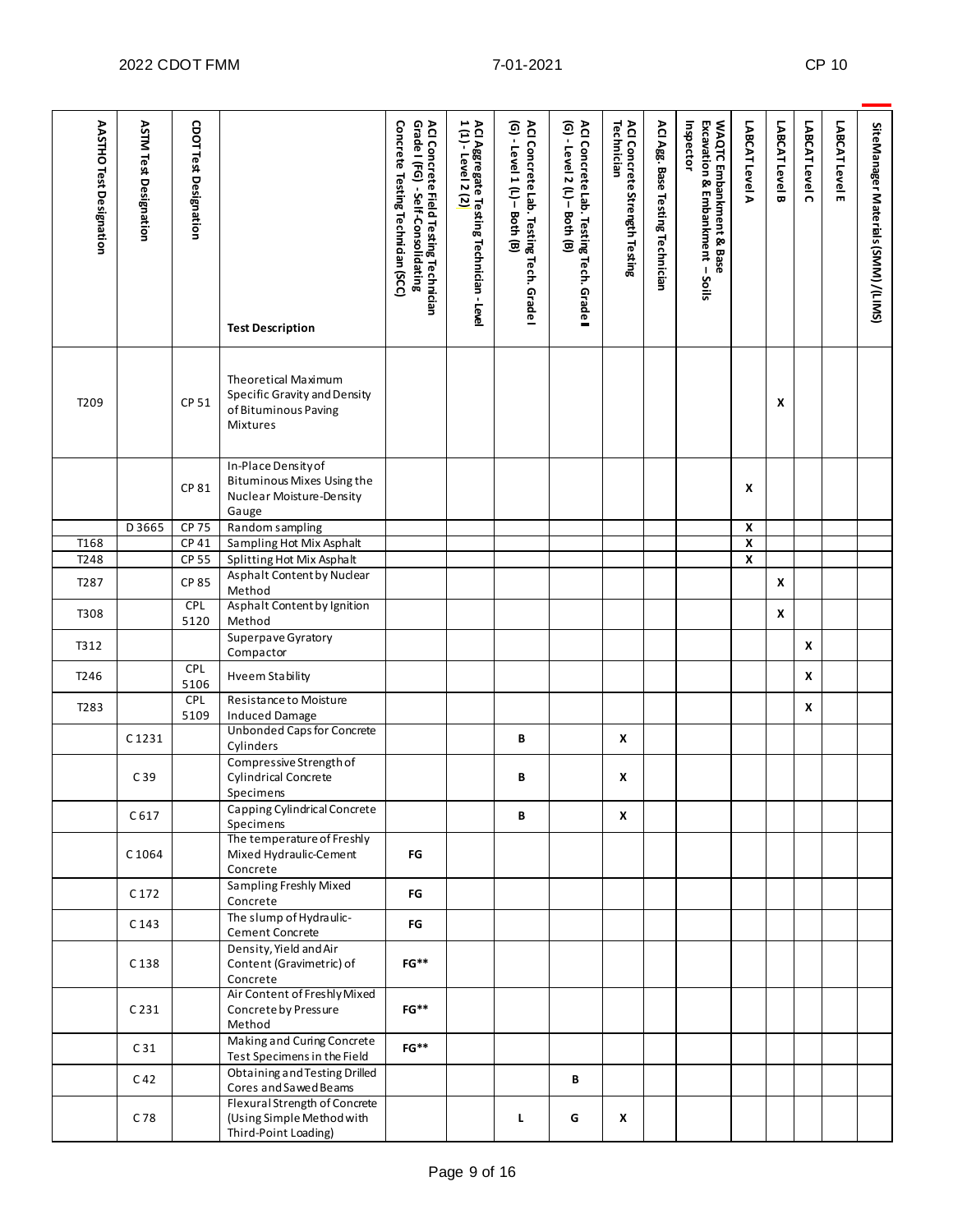| <b>AASTHO Test Designation</b> | <b>ASTM Test Designation</b>              | <b>CDOT Test Designation</b> | <b>Test Description</b>                                                                                                            | ACI Concrete Field Testing Technician<br>Grade I (FG)  - Self-Consolidating<br>Concrete Testing Technician (SCC) | ACI Aggregate Testing Technician - Level<br>1 (1) - Level 2 (2 <mark>)</mark> | ACI Concrete Lab. Testing Tech. Grade I<br>(G) - Level 1 (L) - Both (B) | ACI Concrete Lab. Testing Tech. Grade I<br>(G) - Level 2 (L) - Both (B) | ACI Concrete Strength Testing<br>Technician | ACI Agg. Base Testing Technician | <b>WAQTC Embankment &amp; Base</b><br>Excavation & Embankment - Soils<br>Inspector | LABCAT Level A | LABCAT Level B | LABCAT Level C | LABCAT Level E | SiteManager Materials (SMM) / (LIMS) |
|--------------------------------|-------------------------------------------|------------------------------|------------------------------------------------------------------------------------------------------------------------------------|------------------------------------------------------------------------------------------------------------------|-------------------------------------------------------------------------------|-------------------------------------------------------------------------|-------------------------------------------------------------------------|---------------------------------------------|----------------------------------|------------------------------------------------------------------------------------|----------------|----------------|----------------|----------------|--------------------------------------|
| T310                           |                                           | <b>CP 80</b>                 | In-Place Density and<br>Moisture Content of Soil and<br>Soil-Aggregate by Nuclear<br>Methods (Shallow Depth)                       |                                                                                                                  |                                                                               |                                                                         |                                                                         |                                             |                                  | X                                                                                  |                |                |                |                |                                      |
| T 89                           | Determining the Liquid<br>Limits of Soils |                              |                                                                                                                                    |                                                                                                                  |                                                                               |                                                                         |                                                                         | X                                           | $\mathsf{X}^{\,*}$               |                                                                                    |                |                |                |                |                                      |
| T 90                           |                                           |                              | Determining the Plastic Limit<br>and Plasticity Index of Soils                                                                     |                                                                                                                  |                                                                               |                                                                         |                                                                         |                                             | X                                | $x *$                                                                              |                |                |                |                |                                      |
| T 99<br>T180                   |                                           | $CP-23$                      | Moisture Density Relations<br>of Soils                                                                                             |                                                                                                                  |                                                                               |                                                                         |                                                                         |                                             | X                                | X                                                                                  |                |                |                |                |                                      |
|                                | C1610                                     |                              | Static Segregation of Self-<br><b>Consolidating Concrete Using</b><br>Column Technique                                             | SSC                                                                                                              |                                                                               |                                                                         |                                                                         |                                             |                                  |                                                                                    |                |                |                |                |                                      |
|                                | C1611                                     |                              | Slump Flow of Self-<br>Consolidating Concrete                                                                                      | <b>SCC</b>                                                                                                       |                                                                               |                                                                         |                                                                         |                                             |                                  |                                                                                    |                |                |                |                |                                      |
|                                | C1621                                     |                              | Passing Ability of Self-<br>Consolidating Concrete by J-<br>Ring                                                                   | SCC                                                                                                              |                                                                               |                                                                         |                                                                         |                                             |                                  |                                                                                    |                |                |                |                |                                      |
|                                | C1712                                     |                              | Rapid Assessment of Static<br>Segregation Resistance of<br>Self-Consolidating Concrete<br>Using Penetration Test                   | <b>SCC</b>                                                                                                       |                                                                               |                                                                         |                                                                         |                                             |                                  |                                                                                    |                |                |                |                |                                      |
|                                | C1758                                     |                              | <b>Fabricating Test Specimens</b><br>with Self-Consolidating<br>Concrete                                                           | SCC                                                                                                              |                                                                               |                                                                         |                                                                         |                                             |                                  |                                                                                    |                |                |                |                |                                      |
| <b>TP 118</b>                  |                                           |                              | Characterization of the Air-<br>Void System of Freshly<br>Mixed Concrete by the<br>Sequential Pressure Method<br>(Super Air Meter) | FG                                                                                                               |                                                                               |                                                                         |                                                                         |                                             |                                  |                                                                                    |                |                |                |                |                                      |
| T198                           | C496                                      |                              | Split Tensile Strength Testing                                                                                                     |                                                                                                                  | $\overline{2}$                                                                |                                                                         |                                                                         |                                             |                                  |                                                                                    |                |                |                |                |                                      |
|                                |                                           | <b>TETP</b>                  | CDOT Materials Technician<br>Training Course                                                                                       |                                                                                                                  |                                                                               |                                                                         |                                                                         |                                             |                                  |                                                                                    |                |                |                |                | X                                    |

### **TABLE 10-1 Sampling & Testing Personnel Qualifications1**

\* Those only seeking an inspection certification need only pass the excavation and embankment exam.

\*\* Those testing self-consolidating concrete shall have the SCC certification in addition to the FG certification

**<sup>1</sup> New for projects utilizing the 2020 Field Materials Manual and advertised after January 1, 2020 -** All personnel conducting Owner Acceptance Testing and acceptance of materials on CDOT projects advertised after January 1, 2020, shall have completed and passed the online e-learning CDOT Materials Technician Training Course offered through the CDOT Transportation Engineering Training Program (TETP). This online course can be accessed at the following link:

<https://www.codot.gov/programs/tetp>. This is in addition to qualifications/certifications required for specific materials or test methods as listed in Table 10-1, above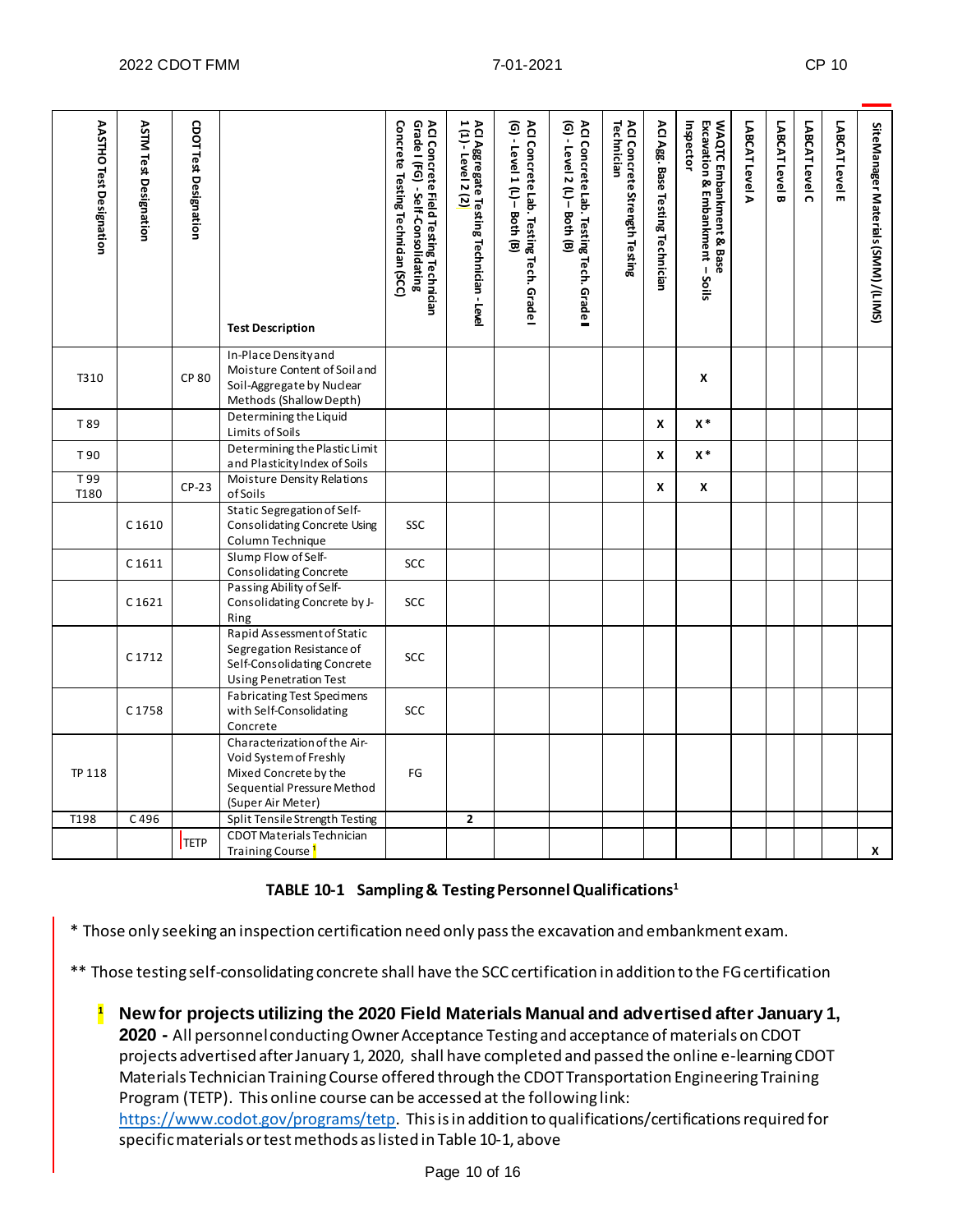## What you need to know about CDOT Materials Technician Certification

#### Welcome to the CDOT Materials Technician Certification course.

As of January 1, 2020, all Materials Technicians conducting Field Quality Assurance testing on CDOT projects must complete this training and become certified. This applies to both CDOT internal staff and consultant staff.



As a Quality Assurance Materials Technician on a CDOT project, it is critical that you have not only the technical skills required for sampling and testing, but that you also understand what is expected of you in terms of CDOT processes, where to find information, communication protocols, and documentation requirements.



#### How the Course Works

This course is designed to be challenging! Read everything, answer the questions, and refer to the documentation and references linked in the course. You will need all of the information in order to pass the post-course assessment. Remember:

- The course, including the post-course assessment, should take approximately 31% hours to complete. You can exit the course and come back to it later if you need to.
- You must pass the post-course assessment with a score of 70% or higher.
- You have three tries to pass the assessment.
- . If you do not pass, you will not receive your certification and will not be able to take the course again without additional training.



#### Tips and Tricks for Success

If you see "extra" buttons at the top of your training screen, do NOT use them to exit the course. Your progress will not be saved and you may not get credit for the training. Use the "Exit" tab at the top right of the course window.

| SuccessFactors Learning - Learning - - Internet Explorer                          |                                                                                               |
|-----------------------------------------------------------------------------------|-----------------------------------------------------------------------------------------------|
|                                                                                   |                                                                                               |
| <b>SALE</b> Home                                                                  |                                                                                               |
| COLORADO<br>weartment of Transportation                                           | Quit<br>Suspend<br>Do not use                                                                 |
| Outline Transcript Resources About                                                | Exit<br>11se this                                                                             |
|                                                                                   | COLORADO                                                                                      |
| • Do not take the assessment until you are ready                                  |                                                                                               |
| • Review all resources and links (you may want to keep them open on your desktop) |                                                                                               |
| ٠                                                                                 | Remember that you only get three tries at the assessment; review carefully. Ask for help from |
| your supervisor or trainer before your third try                                  |                                                                                               |
|                                                                                   |                                                                                               |

• Once you've passed the course, you can go back and review at any time

**Note 1:** ACI Aggregate Base Testing Technician was added into Table 10-1 and the Field Lab & Personnel Qualification Checklist.

**Note 2:** AASHTO TP118 Characterization of the Air-Void System of Freshly Mixed Concrete by the Sequential Pressure Method (Super Air Meter), was added into Table 10-1 and the Field Lab & Personnel Qualification Checklist.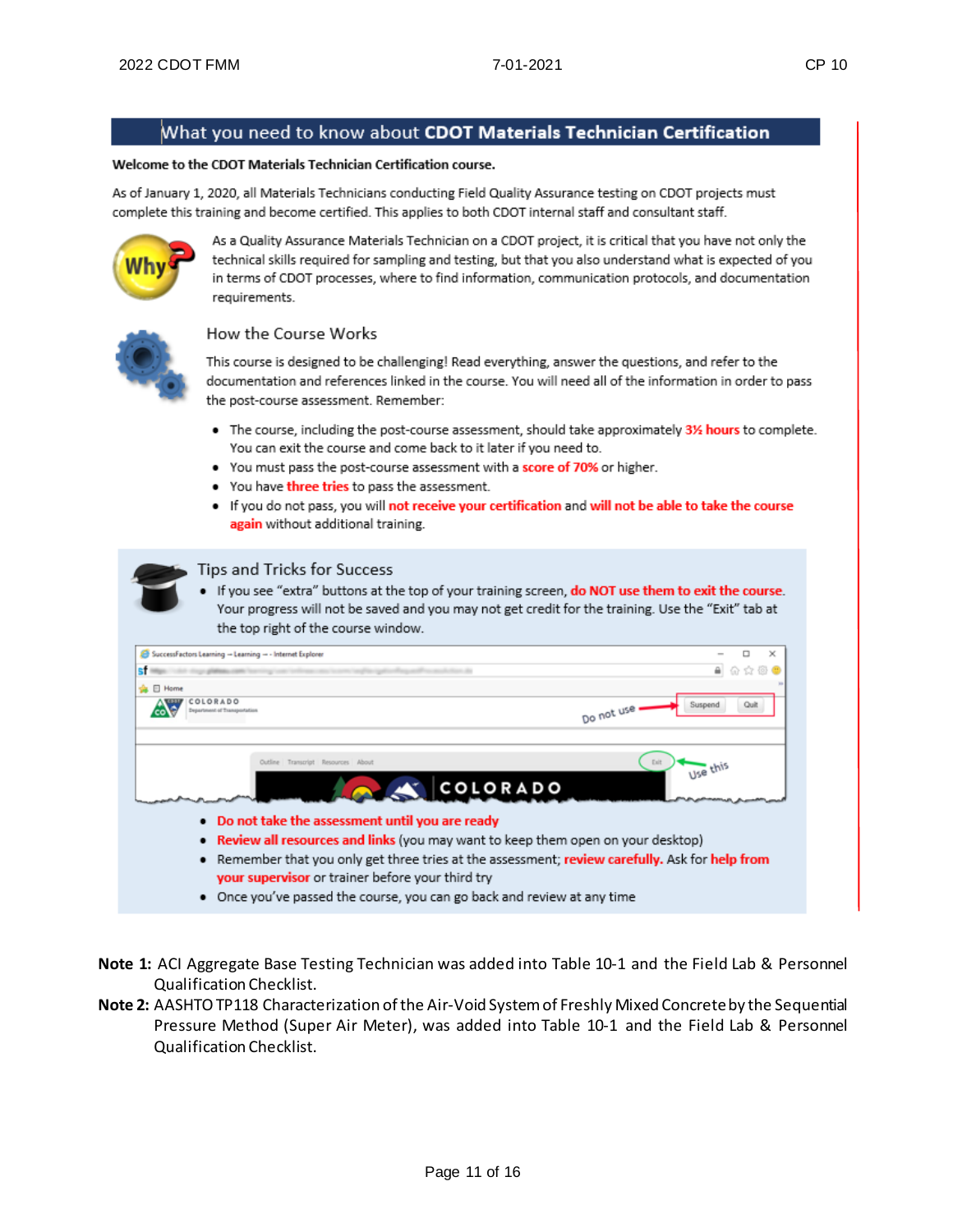

## Field Lab & Personnel Qualification Checklist

| <b>Project No:</b>                               | Contract ID <b>Contract ID</b>                                                                   |  |  |  |  |  |  |  |  |
|--------------------------------------------------|--------------------------------------------------------------------------------------------------|--|--|--|--|--|--|--|--|
| <b>Project Location:</b>                         |                                                                                                  |  |  |  |  |  |  |  |  |
|                                                  | Consultant / Field Tester <b>Consultant / Field Tester Action</b> Action Action Project Engineer |  |  |  |  |  |  |  |  |
| Qualified Laboratory? Yes No General Impression: |                                                                                                  |  |  |  |  |  |  |  |  |
| Current LIMS Access? ◯ Yes ◯ No                  |                                                                                                  |  |  |  |  |  |  |  |  |
| Region Inspection of Project Field Lab           |                                                                                                  |  |  |  |  |  |  |  |  |
| Region Inspection of Contractor Lab              |                                                                                                  |  |  |  |  |  |  |  |  |
| Region Inspection of Consultant Lab              |                                                                                                  |  |  |  |  |  |  |  |  |

#### **GENERAL**

| 6.1              |                                                                            |    |
|------------------|----------------------------------------------------------------------------|----|
| 6.2              |                                                                            |    |
| 6.3              | Calibration Checks & Personnel Qualification, Documents present & complete |    |
| 6.4              |                                                                            |    |
| 6.5              | Ovens-Verified as Accurate, Temperatures (140°, 230°, 275°, 300°F)         |    |
| 6.6              | Thermometer(s)-Accurate                                                    |    |
| 6.7              |                                                                            |    |
| 6.8              |                                                                            |    |
| 6.8              |                                                                            |    |
| 6.9              |                                                                            |    |
| 6.10             |                                                                            |    |
| 6.10             |                                                                            | ▾∣ |
| 6.11             |                                                                            |    |
| 6.11             |                                                                            |    |
| <b>Comments:</b> |                                                                            |    |
|                  |                                                                            |    |

03/2020

 $\overline{1}$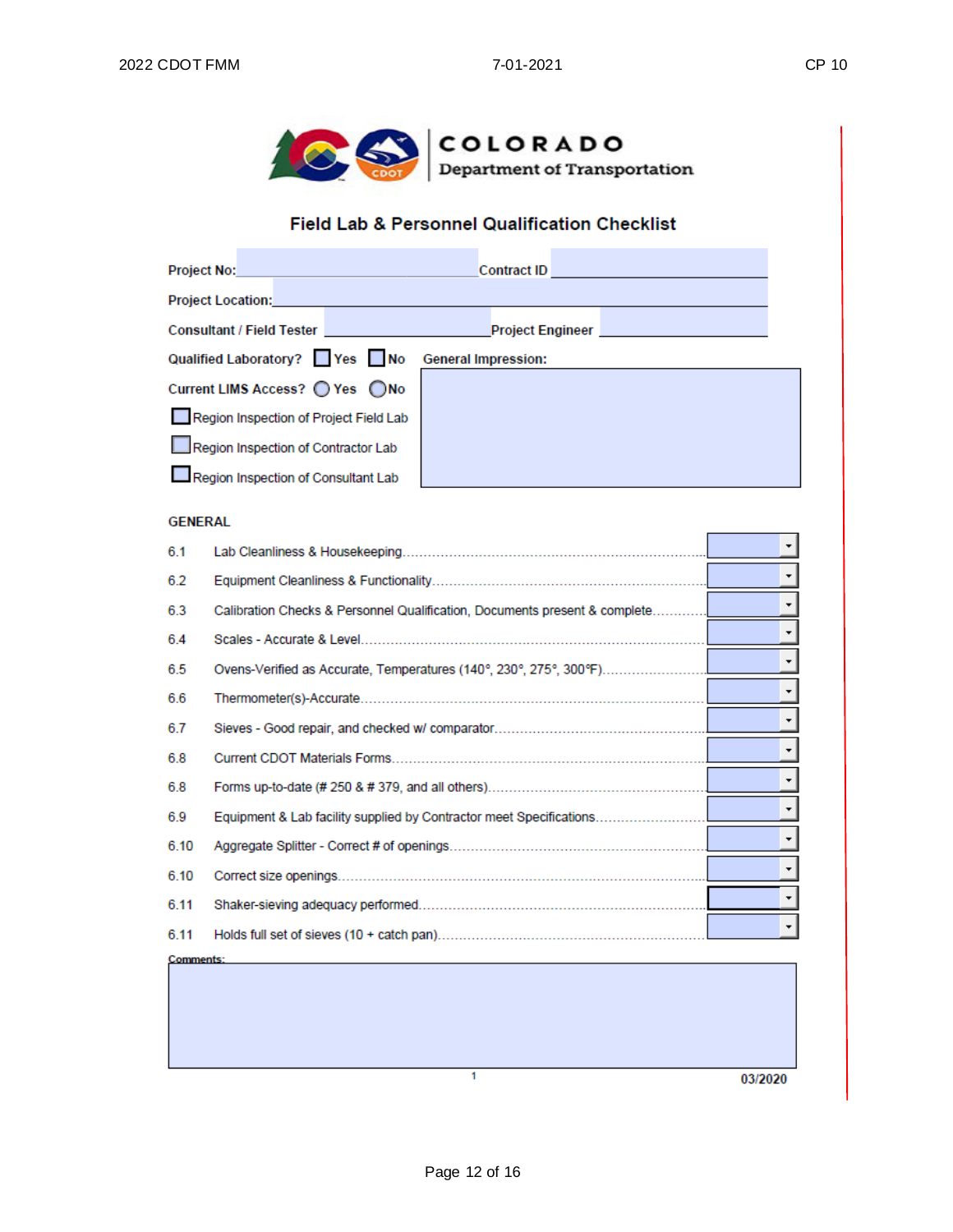|                  | <b>CONCRETE</b> |                          |
|------------------|-----------------|--------------------------|
| 6.12             |                 |                          |
|                  |                 |                          |
| 6.13             |                 |                          |
|                  |                 |                          |
|                  |                 |                          |
|                  |                 | $\blacktriangledown$     |
|                  |                 | $\overline{\phantom{a}}$ |
| 6.14             |                 | $\overline{\phantom{a}}$ |
|                  |                 | $\vert$                  |
|                  |                 | ▾╎                       |
|                  |                 | $\overline{\phantom{a}}$ |
|                  |                 | $\blacktriangledown$     |
| <b>Comments:</b> |                 |                          |
|                  |                 |                          |
|                  |                 |                          |
| ASPHALT          |                 | $\overline{\phantom{a}}$ |
| 6.15             |                 | $\overline{\phantom{a}}$ |
|                  |                 |                          |
| 6.16             |                 | $\overline{\phantom{a}}$ |
|                  |                 | ۰                        |
|                  |                 | ۳                        |
|                  |                 |                          |
|                  |                 | ▼                        |
|                  |                 |                          |
|                  |                 |                          |
| 6.17             |                 |                          |
|                  |                 |                          |

 $\overline{2}$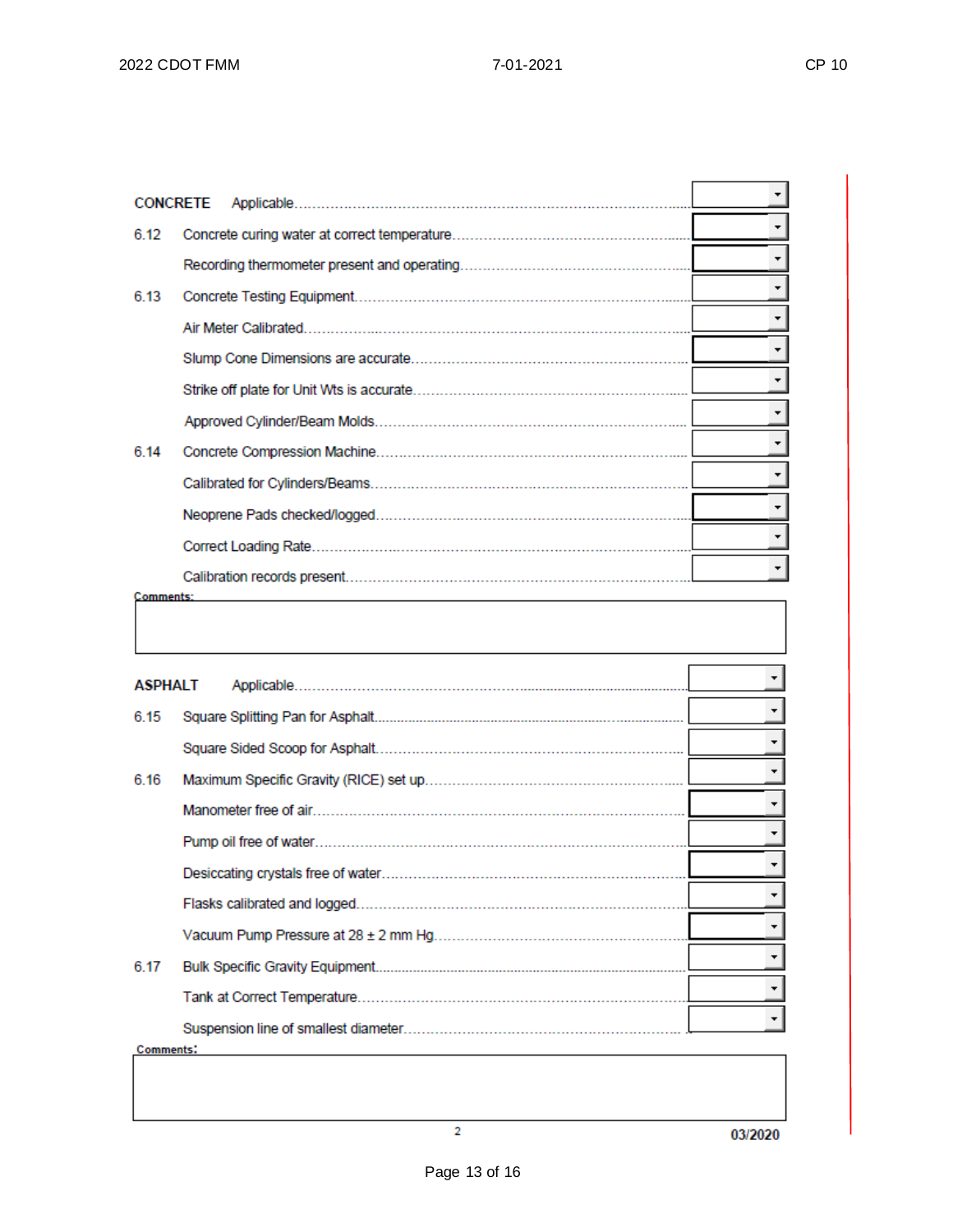| <b>NUCLEAR</b> |  |                             |  |
|----------------|--|-----------------------------|--|
| 6.18           |  |                             |  |
|                |  |                             |  |
|                |  |                             |  |
|                |  |                             |  |
|                |  |                             |  |
|                |  | Stat & Drift Test performed |  |
| Comments:      |  |                             |  |

| <b>SOILS</b> |                                             |  |
|--------------|---------------------------------------------|--|
| 6.19         | Soils & Base Equipment.                     |  |
|              |                                             |  |
|              |                                             |  |
|              |                                             |  |
|              | Compaction base of sufficient mass (>90 Kg) |  |

Comments:

**Additional Comments:** 

03/2020

 $\overline{\mathbf{3}}$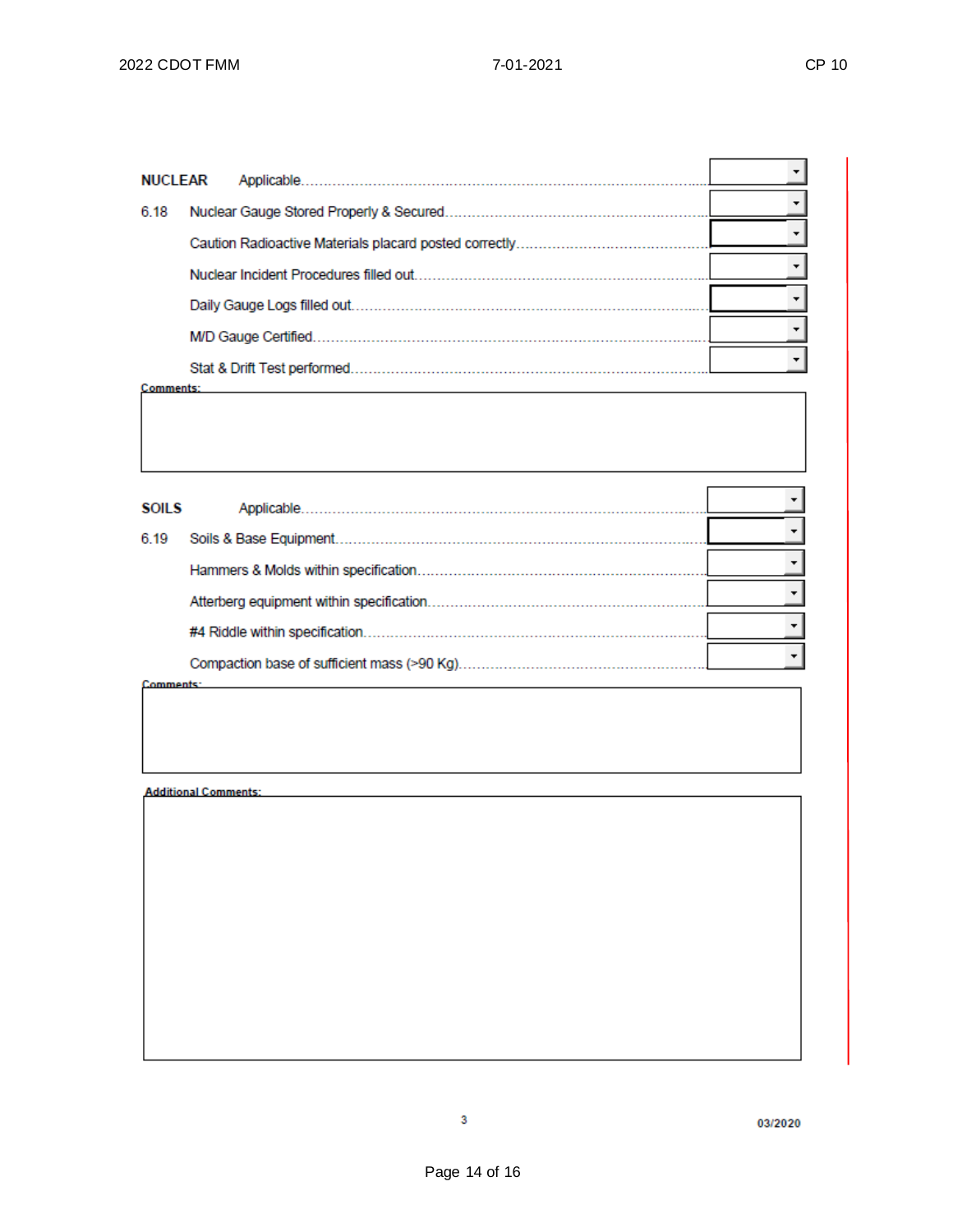#### **PERSONNEL**

| <b>Tester 1</b><br>(Name / Title) | Required<br>$(Y \text{ or } N)$ | <b>Certification</b>                                                                              | <b>Expiration</b><br>MM-DD-YY |
|-----------------------------------|---------------------------------|---------------------------------------------------------------------------------------------------|-------------------------------|
|                                   | ۰                               | <b>CDOT Materials Technician Certification TETP</b>                                               | 'No Expiration<br>Date        |
|                                   | ٠                               | ACI Concrete Field Testing Technician Grade I                                                     |                               |
|                                   | ۰                               | ACI Aggregate Testing Technician - Level 1                                                        |                               |
| Comments:                         | $\pmb{\cdot}$                   | ACI Aggregate Testing Technician - Level 2                                                        |                               |
|                                   |                                 | ACI Concrete Laboratory Testing Technician Grade I or ACI<br>Concrete Lab. Testing Tech. Level 1  |                               |
|                                   | $\overline{\phantom{a}}$        | ACI Concrete Laboratory Testing Technician Grade II or ACI Concrete<br>Lab. Testing Tech. Level 2 |                               |
|                                   | ٠                               | ACI Concrete Strength Testing Technician                                                          |                               |
|                                   | ٠                               | ACI Aggregate Base Testing Technician                                                             |                               |
|                                   | ۰                               | <b>WAQTC Embankment &amp; Base</b><br>Excavation & Embankment - Soils Inspector                   |                               |
|                                   | ٠                               | LabCAT A                                                                                          |                               |
|                                   | ٠                               | LabCAT <sub>B</sub>                                                                               |                               |
|                                   | ٠                               | LabCAT <sub>C</sub>                                                                               |                               |
|                                   | ٠                               | LabCAT E                                                                                          |                               |

| <b>Tester 2</b><br>(Name / Title) | Required<br>$(Y \text{ or } N)$ | Certification                                                                                     | <b>Expiration</b><br>MM-DD-YY |
|-----------------------------------|---------------------------------|---------------------------------------------------------------------------------------------------|-------------------------------|
|                                   | $\overline{\phantom{a}}$        | CDOT Materials Technician Certification TETP                                                      | 'No Expiration<br>Date        |
|                                   |                                 | ACI Concrete Field Testing Technician Grade I                                                     |                               |
|                                   | $\overline{\mathbf{r}}$         | ACI Aggregate Testing Technician - Level 1                                                        |                               |
| Comment:                          | ٠                               | ACI Aggregate Testing Technician - Level 2                                                        |                               |
|                                   |                                 | ACI Concrete Laboratory Testing Technician Grade I<br>or ACI Concrete Lab. Testing Tech. Level 1  |                               |
|                                   |                                 | ACI Concrete Laboratory Testing Technician Grade II or ACI<br>Concrete Lab. Testing Tech. Level 2 |                               |
|                                   | ٠                               | ACI Concrete Strength Testing Technician                                                          |                               |
|                                   | ۰,                              | ACI Aggregate Base Testing Technician                                                             |                               |
|                                   |                                 | <b>WAQTC Embankment &amp; Base</b><br>Excavation & Embankment - Soils Inspector                   |                               |
|                                   | ٠                               | LabCAT A                                                                                          |                               |
|                                   | $\overline{\phantom{a}}$        | LabCAT <sub>B</sub>                                                                               |                               |
|                                   |                                 | LabCAT <sub>C</sub>                                                                               |                               |
|                                   |                                 | LabCAT E                                                                                          |                               |

\*No expiration date for CDOT Materials Technician Certification  $\overline{4}$